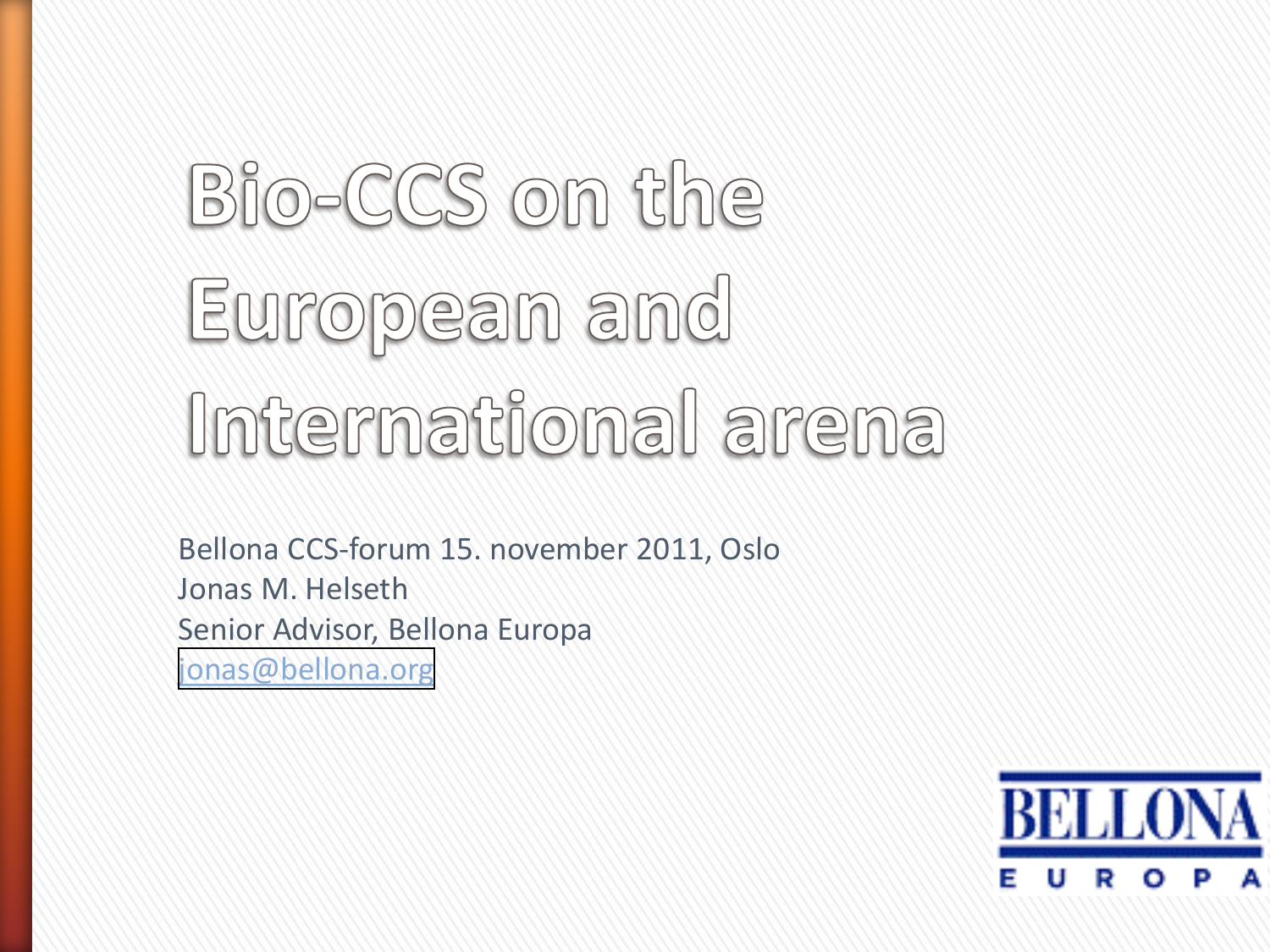

#### *"We\$are\$putting\$ourselves\$in\$a\$* scenario where we will have to develop more powerful technologies *to\$capture\$emissions\$out\$of\$the\$ atmosphere"* - UNFCCC Executive Secretary Christiana Figueres in Bonn, June 2011

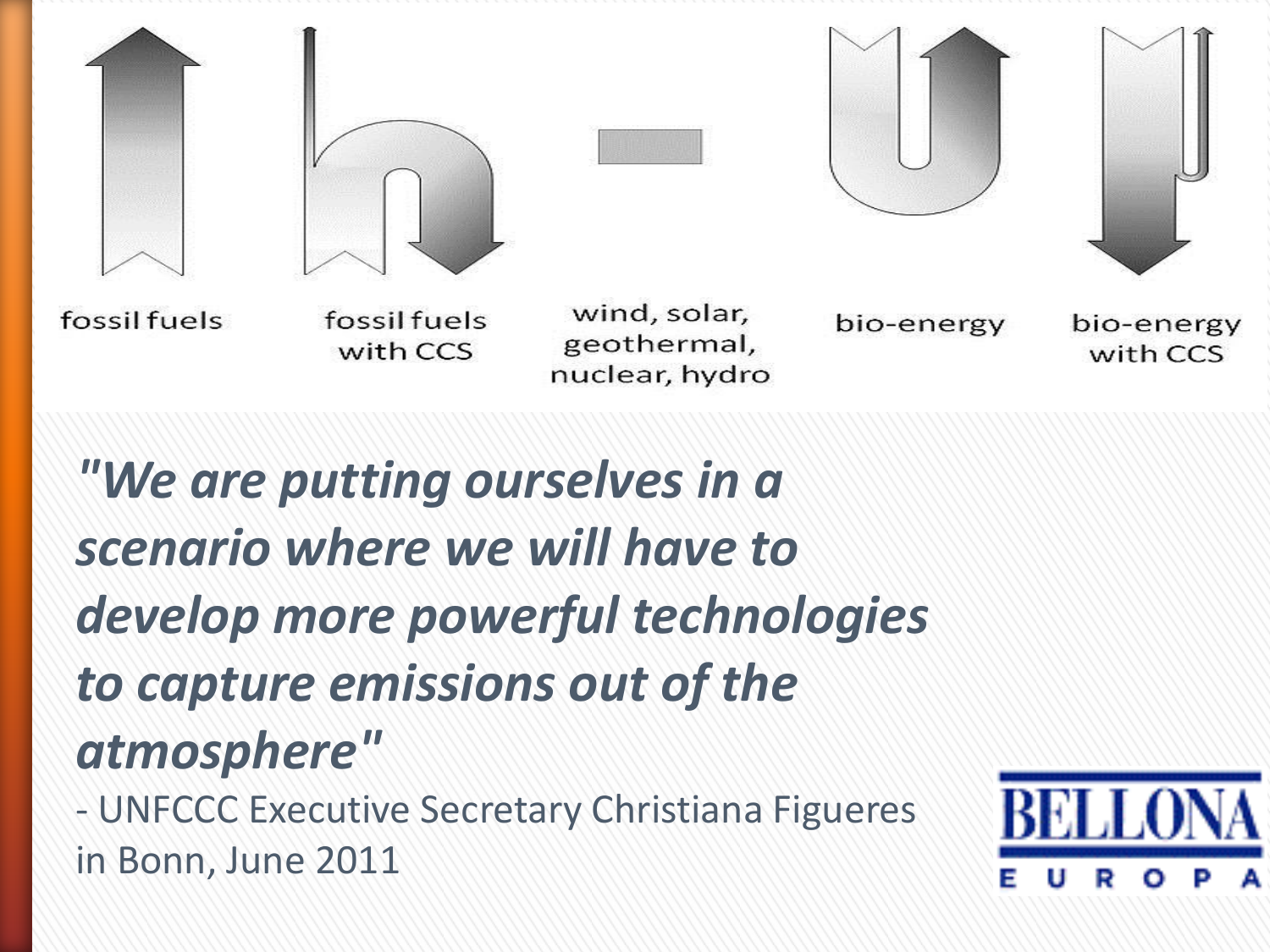#### **Growing international recognition of the need for large-scale negative CO2 emissions:**

- **UNFCCC** (Brought up e.g. during climate talks in Bonn summer 2011)
- **UNIDO** (Major part of the 2050 Industrial CCS roadmap)
- **IPCC** (Pointed to in 4th Assessment report, confirmed part of 5th report)
- **IEA** (The BLUE Map Scenario calls for more than 2 Gt negative CO2 emissions/year by 2050; Industry-CCS Roadmap with UNIDO, Bioenergy 2050 Roadmap underway)
- **· IEA GHG**
- **Research/academic community**
- **Industry**
- **Policy(makers?**

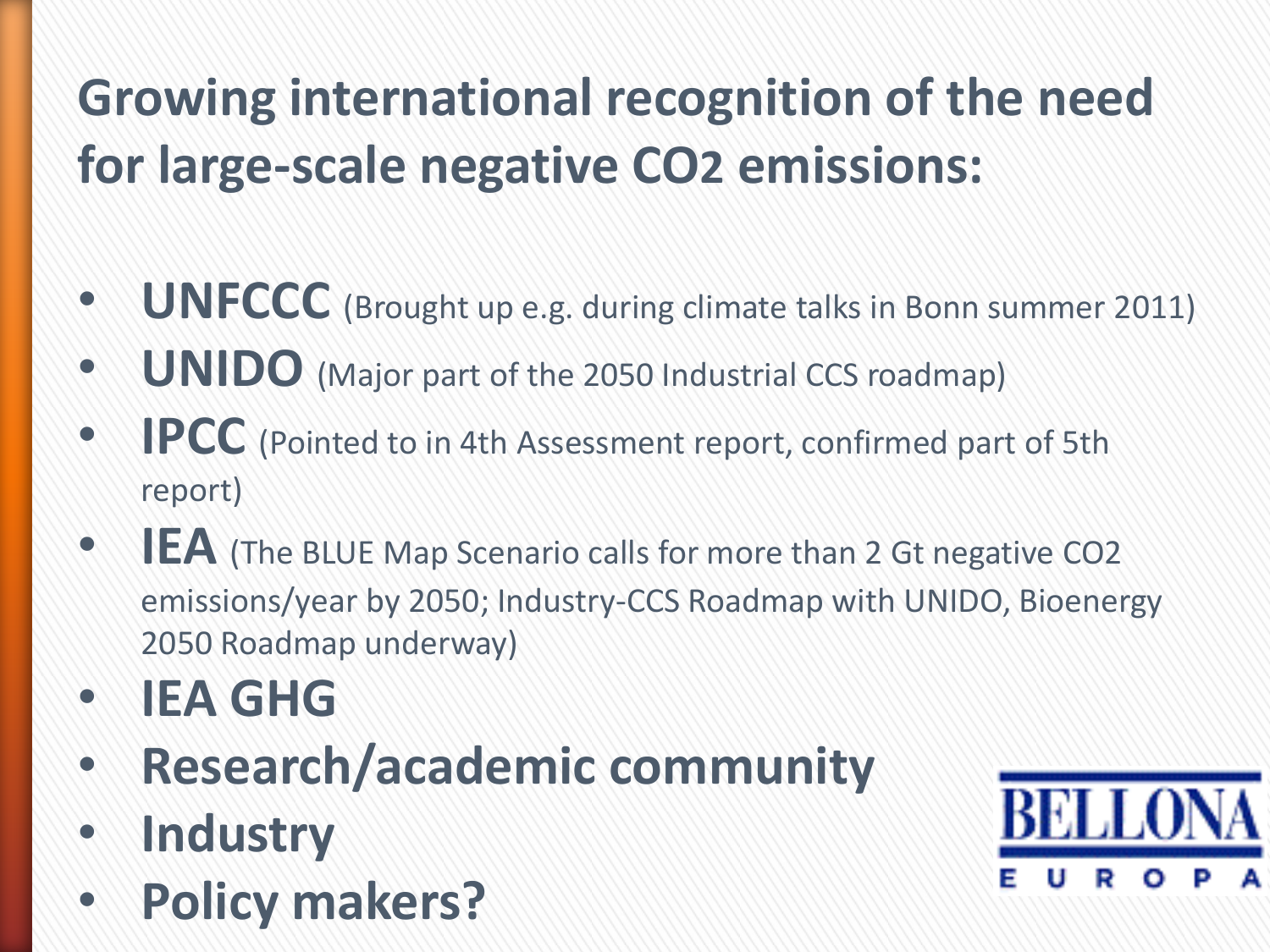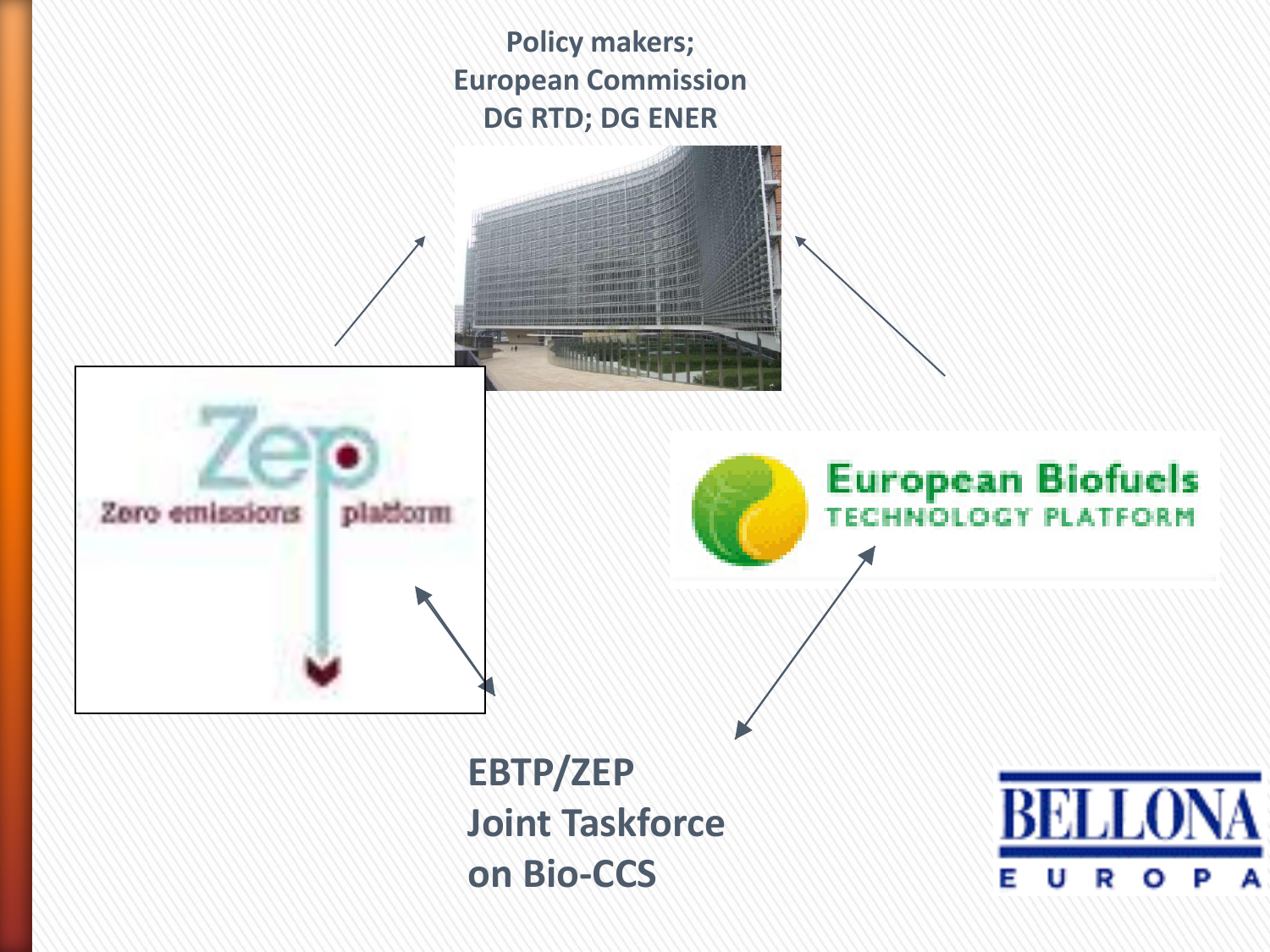### **The EBTP/ZEP Joint Taskforce on Bio-CCS**

- Consisting of 19 organisations from **industry, research** and civil society
- $\cdot$  Currently drafting a **Strategic Research Agenda** (SRA) to be presented to its mother platforms and ultimately to the European Commission
- The centrepiece of this SRA will be the **deployment** strategy, including recommendations to policy makers on a European and EU Member State level on possible incentives for negative CO2 emissions in general and Bio-CCS in particular
- **Organising annual scientific workshops**

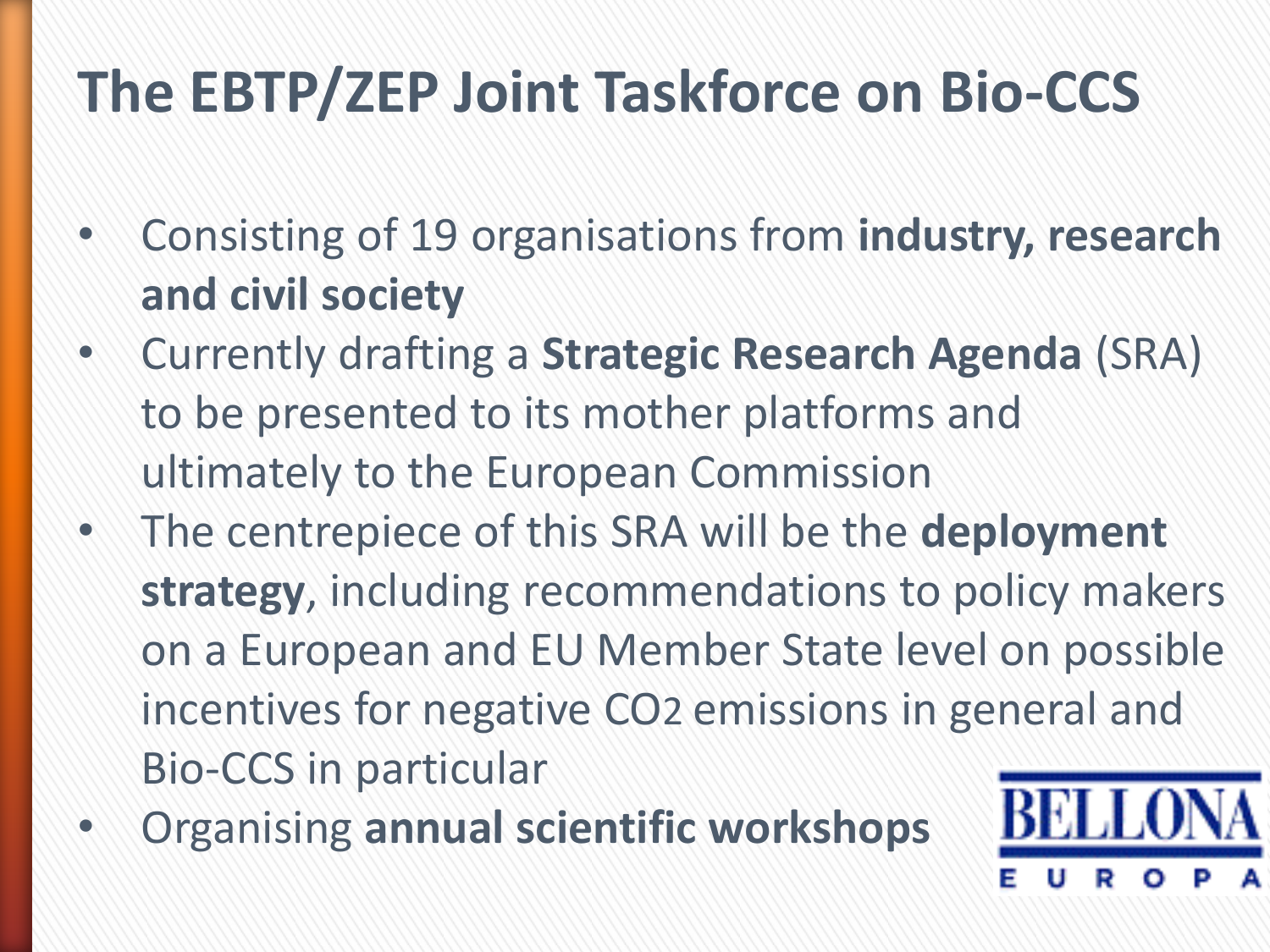### **2nd Intl. Bio-CCS workshop in Cardiff, Wales, 25th & 26th October 2011**



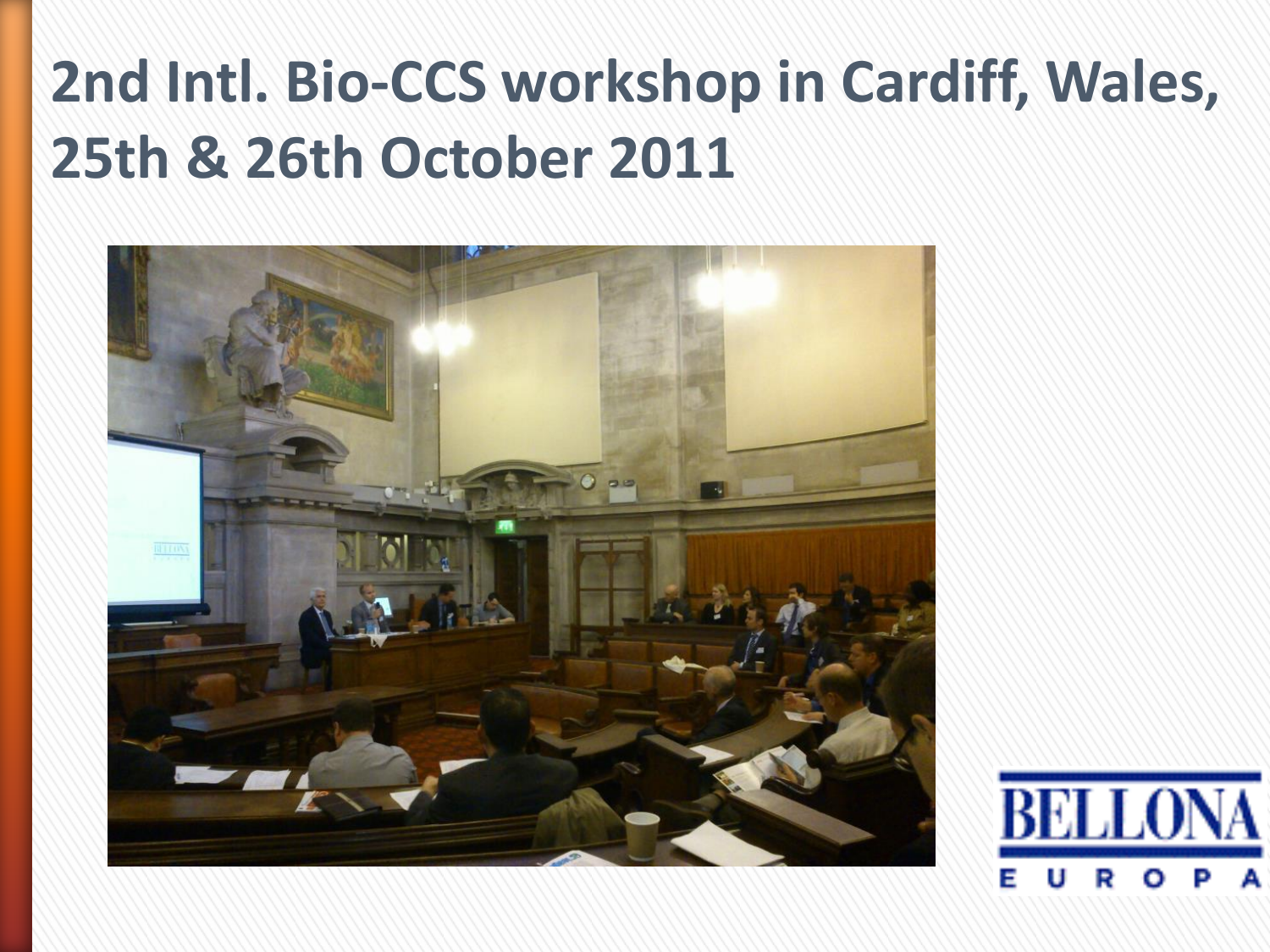#### The 2nd day in Cardiff was entirely dedicated to the **Deployment Strategy and incentivising negative CO2**

- The 2006 IPCC GHG guidelines for country reporting already **acknowledges negative emissions** arising from Bio-CCS, both in chapter 2 (Combustion) and 5 (CCS) of volume 2 on Energy. However, these guidelines are not yet adopted
- **EU ETS: Art. 10a** opens for free allocation to biomass with CCS. This is not valid for electricity production, only for industrial application of CCS where biomass is utilised. **Art. 24a** moreover opens for Member State unilateral application of ETS to «additional activities», but this has yet to be clarified/tried
- **CDM:** CERs can be allocated for **emissions below baseline**, when CCS is enabled under CDM
- Stick rather than carrot e.g. emission reductions **DL** for fuels?